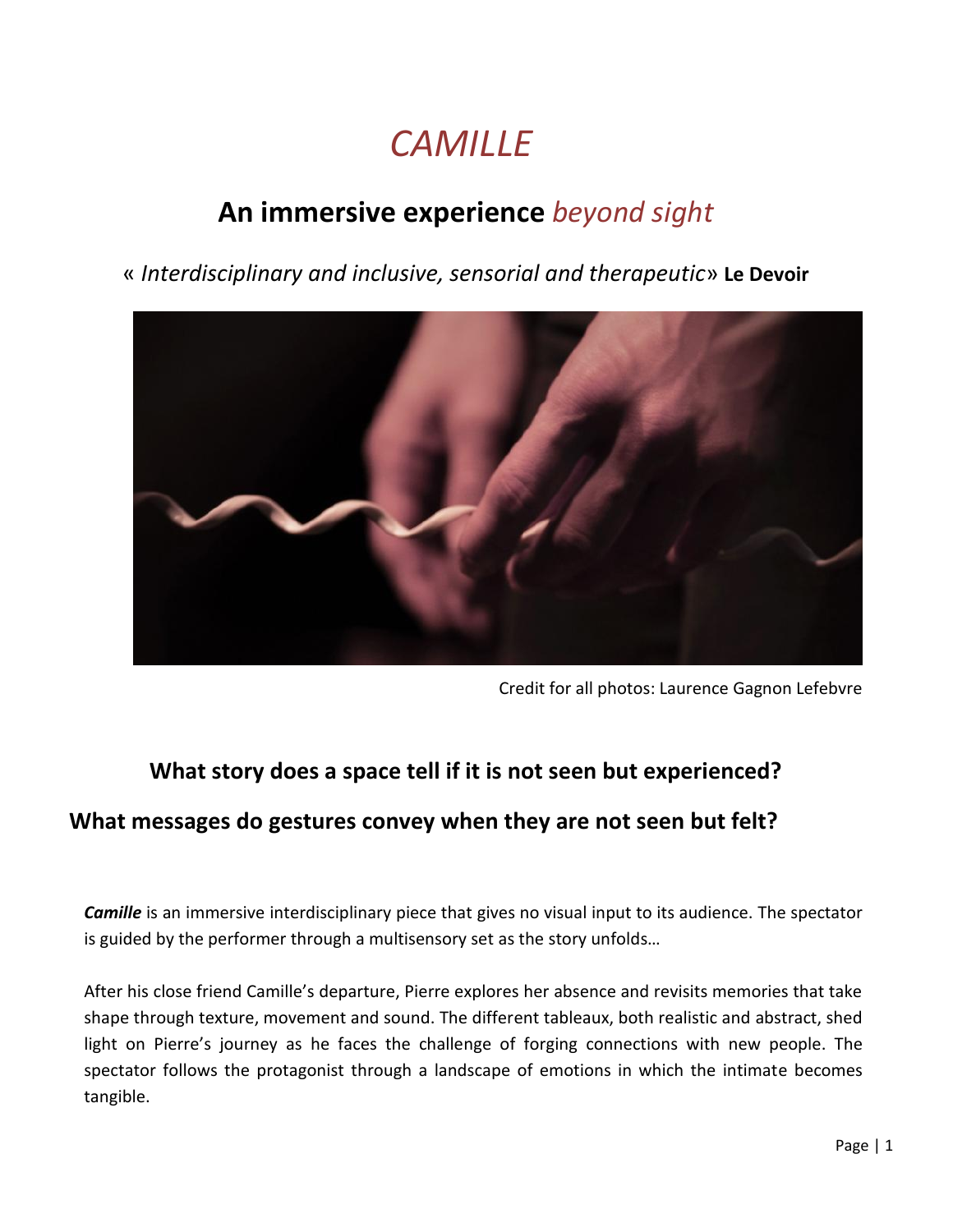*"This project was born from a need to create a show that would be accessible to both audiences who have their sense of vision as well as to people who live with a visual impairment."*

#### **Audrey-Anne Bouchard – Creator**

Conceived for and with an audience living with visual impairments, *Camille* **is a multisensory experience, accessible to all,** that invites **six spectators at a time** into a space of discovery and encounter. Inspired by people living with vision loss, who use touch to connect with others; the performers interact with the audience through the sense of touch fostering closeness. **Note that spectators with vision or partial sight must wear a blindfold for the entirety of the performance**

Montreal-based interdisciplinary artist **[Audrey-Anne Bouchard](https://www.facebook.com/audreyanne.bouchard.31)** has used her impairment as inspiration for developing a new artistic form. The outcome of three years or research, *Camille* was developed and created by **Audrey-Anne Bouchard** in collaboration with **Joseph Brown, Marijoe Foucher, Laurence Gagnon Lefebvre, Laurie-Anne Langis** and **Marc-André Lapointe.**

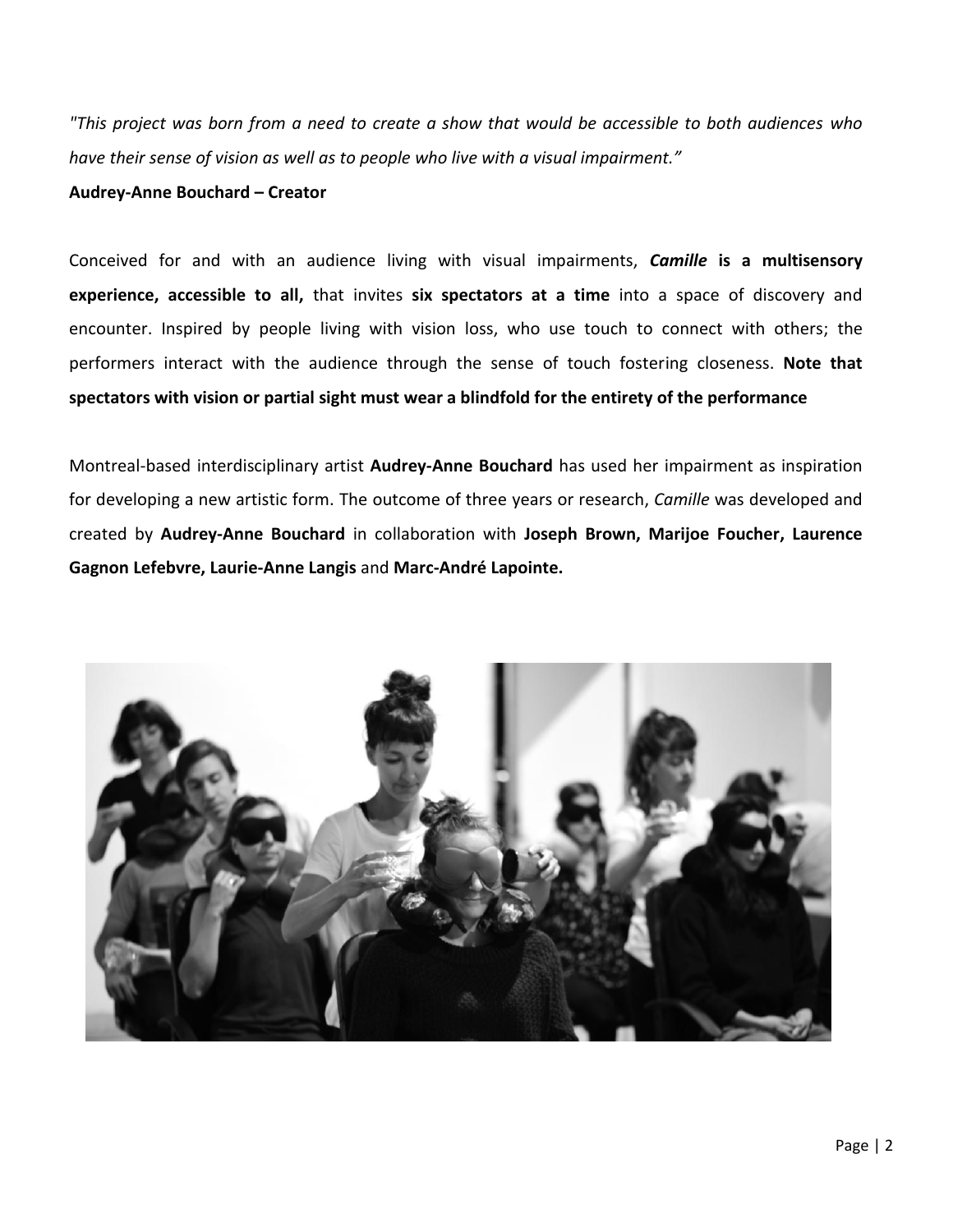## A successful premiere

"Never in my life have I experienced anything that intense"<sup>1</sup>. **Luc Fortin** | Radio critic - CANAL M - Spectator living with complete vision loss.



*Camille* was presented for the very first time at MAI (Montréal, arts intercultural) in French from September 4th to 22nd 2019. The 24 sold-out performances welcomed 23 Blind spectators, 11 partialsighted spectators, 110 spectators with good sight who wore a blindfold throughout the experience, and three eye-seeing dogs.

## People have said…

"It is an experience like none other as you learn to trust your guide, the space you are in and completely become immersed in the story» **WENDY SINGER** | **INSPIRATIONS MAGAZINE** Fall 2019, Vol 6, No. 1, p.5

"We leave the room sincerely appeased because we have left our eyes out of the equation for an hour, but also with the feeling of being more alert, more balanced, and more complete."<sup>2</sup> **CHRISTIAN ST-PIERRE** | **Le Devoir**

"It's refreshing and hopeful to see such innovation and inclusion for the live theatre experience." **SARAH DESHAIES** | **CULT MTL**

"This hymn to human kind plays on the fragility of our senses and reveals its truth, but also its strength."<sup>3</sup> **LÉA VILLALBA** | **Independent Journalist**

 $\overline{\phantom{a}}$ 

<sup>1</sup> **Les enjeux [de l'accessibilité avec Luc Fortin](https://canalm.vuesetvoix.com/radio/emissions/acces-libre/les-enjeux-de-laccessibilite-avec-luc-fortin-27/)**

<sup>2</sup> **[«Camille»: plongée dans un théâtre intérieur](https://www.ledevoir.com/culture/theatre/563050/camille-theatre-interieur?fbclid=IwAR1Y_2CRFxkP3N0hni2i9yVaz4Ei77_e7p1beJFJ1FR_HrbhpOqTtGDwDNI)**

<sup>3</sup> **[Camille: Un rendez-vous au-delà du visuel -](http://leavillalba.com/camille-un-rendez-vous-au-dela-du-visuel-sensibilites-accrues/?fbclid=IwAR2ijC1FtxmvVEpDEmNfRTIjU4L7mvhPe2XyWDnw3Ob7QhbTrKn64ddp3Yk) Sensibilités accrues**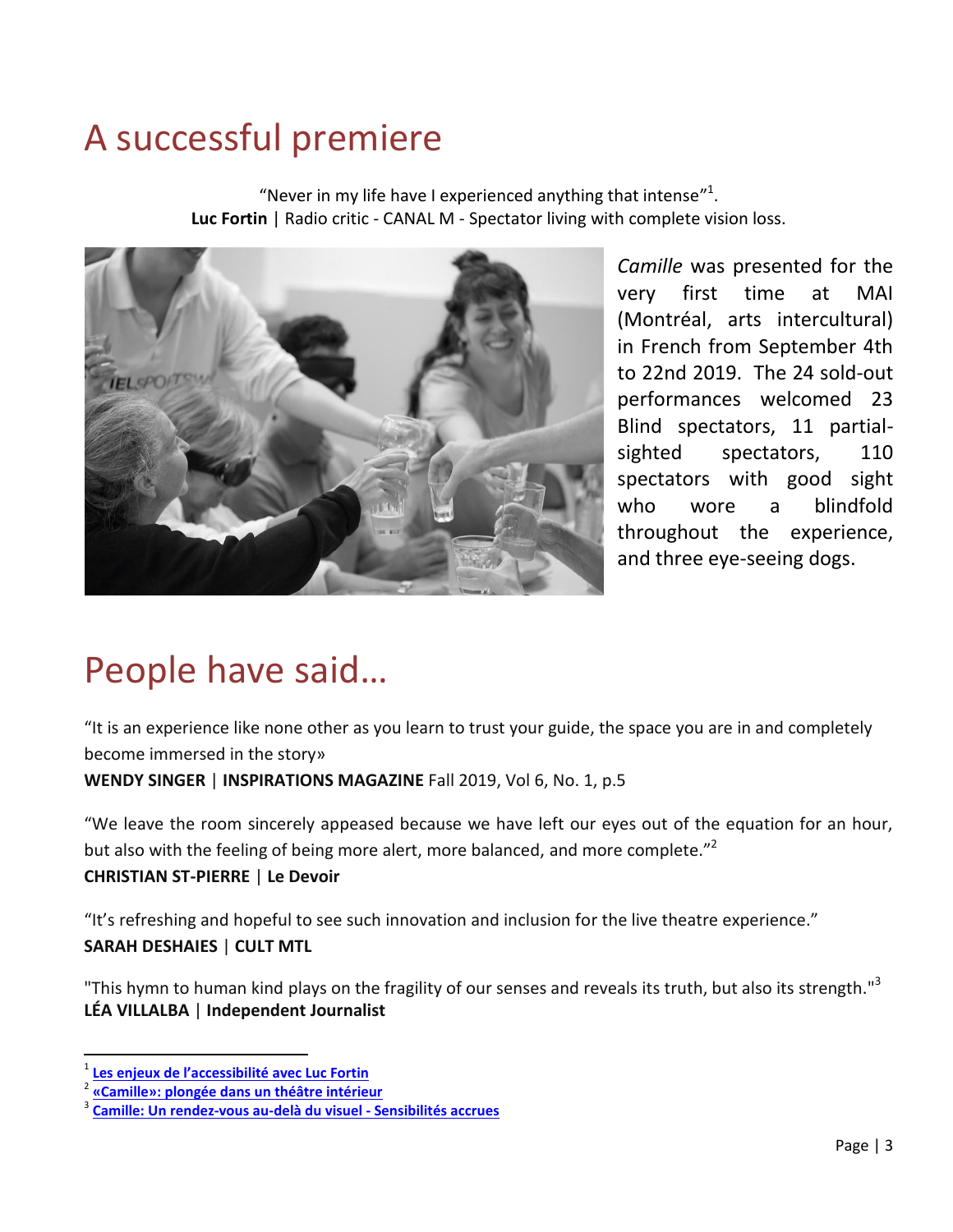# Important info

### **Camille: un rendez-vous au-delà du visuel 2019 Creation in French – soon** *available in English - Translation by Alexis Diamond*

**Length:** 60 minutes (Additional 30 minutes of preparation time for the audience prior to the experience and 30 minutes after the experience for debrief is also recommended).

#### **Cast: 6 performers – 1 stage hand – 1 sound operator – 1 cultural mediator**

**Website: [www.audeladuvisuel.com](http://www.audeladuvisuel.com/)** - fully accessible to spectators living with vision loss.

## **Credits**

#### *Camille*

An immersive performance conceived by: **Audrey-Anne Bouchard** In collaboration with: **Joseph Browne**, **Marijoe Foucher**, **Laurence Gagnon Lefebvre**, **Laurie-Anne Langis** et **Marc-André Lapointe**.



#### Creative Team

Direction: **Audrey-Anne Bouchard** Choreography and Development of the Performer-Spectator Physical Guidance: **Laurie-Anne Langis** in collaboration with **Marijoe Foucher** Text: **Audrey-Anne Bouchard** and **Marc-André Lapointe** Performer-guides: **Marijoe Foucher, Laurie-Anne Langis, Marc-André Lapointe**, **Sarah Leblanc-Gosselin, Olivier Rousseau, Guenièvre Sandré** Set and Costume Design: **Laurence Gagnon Lefebvre** Sound Design and Music: **Joseph Browne** Technical Direction and Stage Hand: **Étienne Mongrain Vaillancourt** Sound Operator: **Samuel Boucher** Collaborator: **Denise Beaudry** Directing Advisor : **Arianna Bardesono** Script Development Mentor: **Pascal Brullemans** Dramaturgical Advising at the Centre des Auteurs Dramatiques (CEAD) supervised by **Émilie Martz-Kuhn**